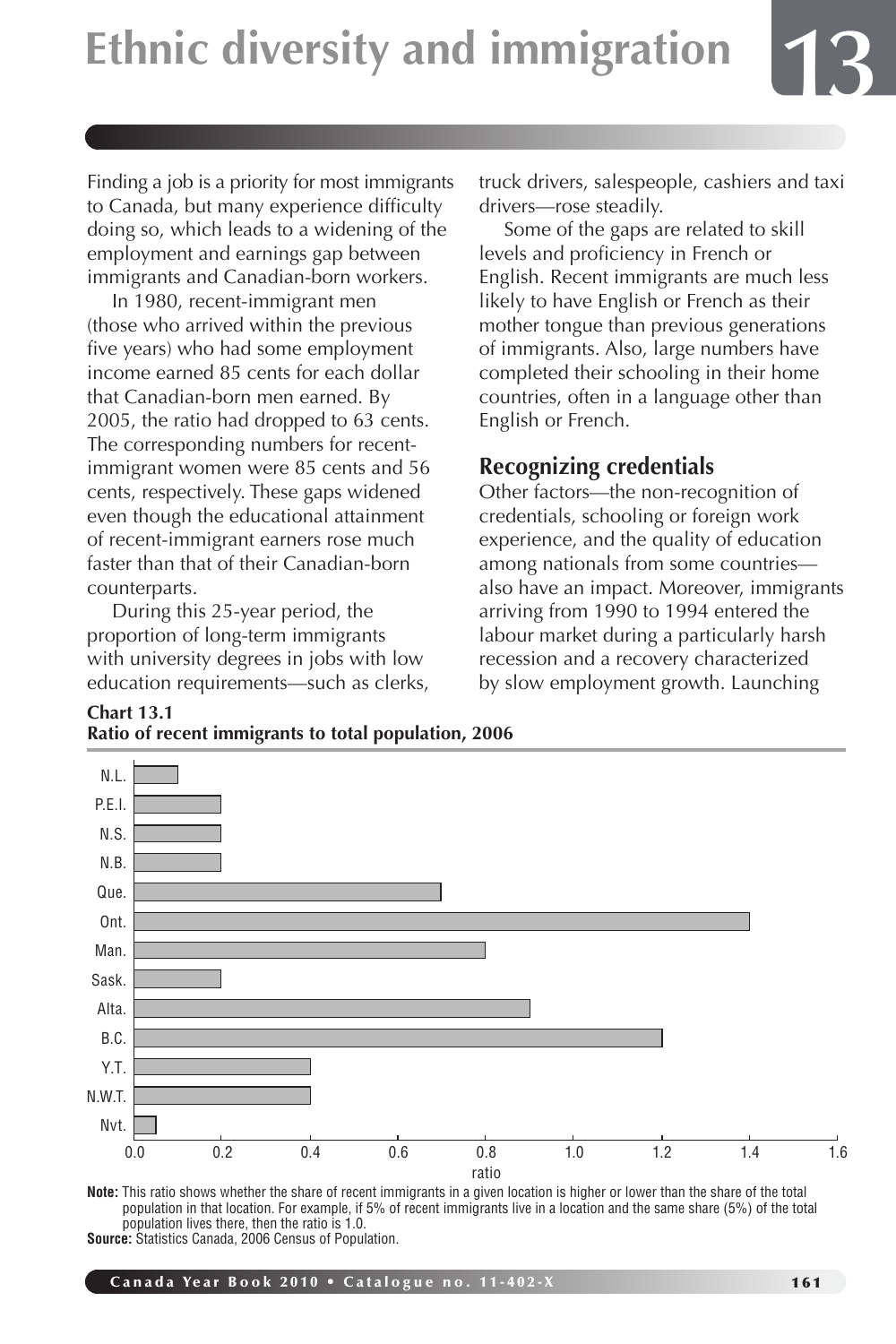a career when jobless rates are high can have longer-term effects on earnings.

#### **Labour market performance**

In 2006, immigrants born in Southeast Asia, particularly those from the Philippines, had the strongest labour market performance (i.e., high rates of participation and employment, a low rate of unemployment) of all immigrants, regardless of when they landed.

Among immigrants who landed in Canada from 2001 to 2006, those born in Southeast Asia had unemployment rates, employment rates and participation rates that were more or less on par with the Canadian-born population.

Those born elsewhere in Asia (including the Middle East), as well as those born in Latin America, Europe and Africa, all had higher unemployment rates and lower employment rates in 2006 than their Canadian-born counterparts.

Working-age immigrants born in Europe who arrived before 2001 had similar

#### **Table 13.a**

**Labour market outcomes of immigrants aged 25 to 54, by period of landing, 2006** 

|                                           | Unemploy- | Participation | <b>Employment</b> |  |
|-------------------------------------------|-----------|---------------|-------------------|--|
|                                           | ment rate | rate          | rate              |  |
|                                           |           | $\frac{0}{0}$ |                   |  |
| Canadian-born<br><b>Landed immigrants</b> | 49        | 87.4          | 83.1              |  |
| 2001 to 2006                              | 11.51     | 73.91         | 65.41             |  |
| 1996 to 2001                              | 7.31      | 81.61         | 75.71             |  |
| Before 1996                               | 5         | 86.4          | 82.1              |  |

1. Significantly different from the respective Canadian-born value (p<0.05).

**Source:** Statistics Canada, Catalogue no. 71-606-X.

labour market outcomes as the Canadian born. However, more recent immigrants had higher employment rates than their Canadian-born peers.

Immigrants born in Africa experienced difficulties in the labour market regardless of when they landed in Canada. In 2006, the 70,000 African-born immigrants who landed from 2001 to 2006 had a jobless rate of nearly 21%, more than four times that of the Canadian-born population.





**Note:** Immigrants aged 25 to 54.

1. Data for immigrants landed in 1996 to 2001 and 2001 to 2006 are suppressed. **Source:** Statistics Canada, Catalogue no. 71-606-X.

**Chart 13.2**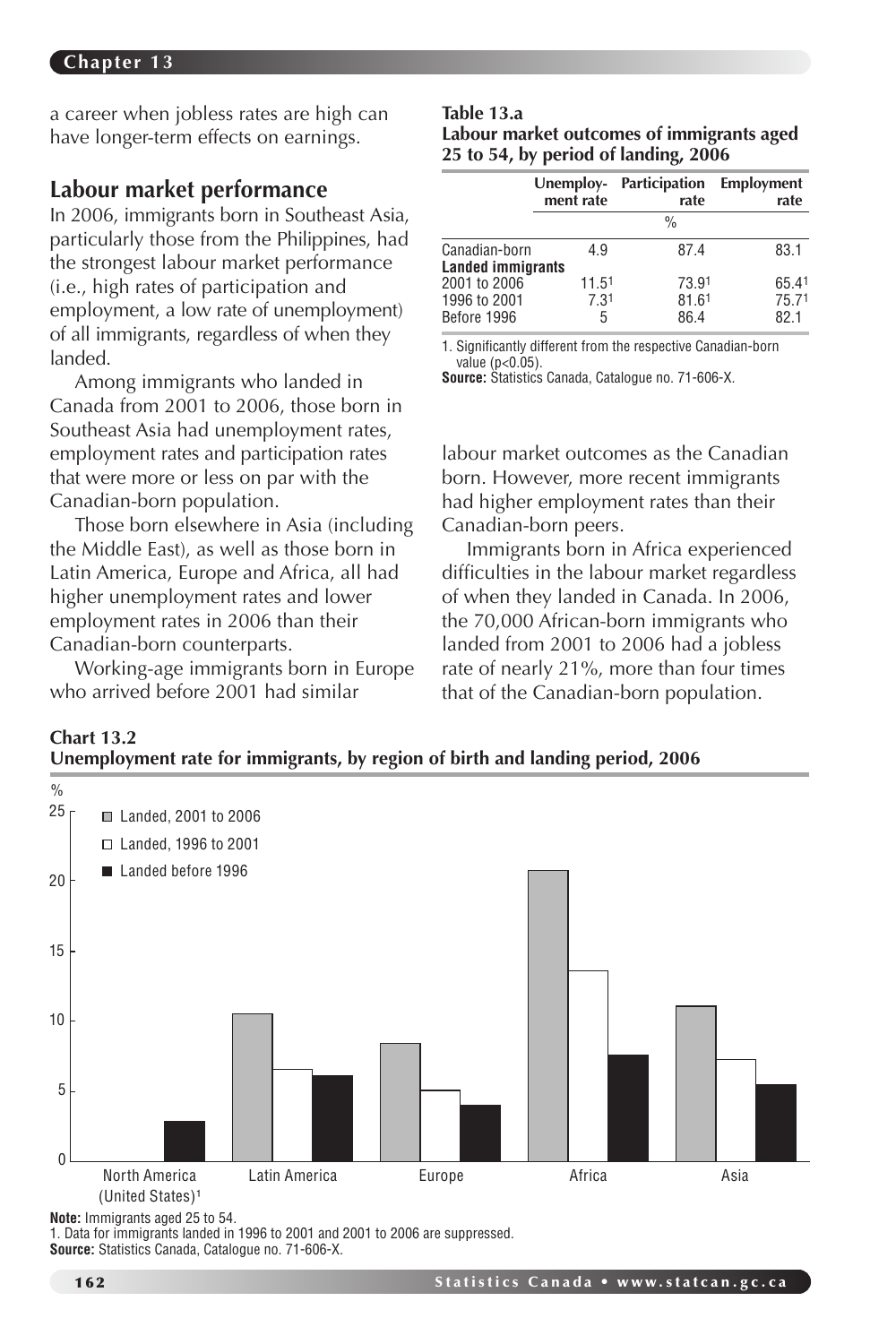## Immigration and growth

In 2006, international migration accounted for two-thirds of Canada's population growth. The remaining third was from natural increase (the growth that results from births minus deaths).

Until the early 1990s, natural increase was almost always the main engine of population growth. However, in the mid-1990s, a reversal occurred: international migration became the main engine of growth, particularly because of lower fertility rates and an aging population.

Deaths are expected to start outnumbering births around 2030. From that point, immigration would be the only growth factor for the Canadian population.

Growth of many developed countries is expected to fall into the negatives in the coming decades. In Canada, no long-term decline is projected. Nevertheless, Canada

## Immigrants at less risk of violent crime

Violent crimes (sexual assault, robbery and assault) are committed against immigrants at a much lower rate than against the Canadian-born population. In 2004, immigrants reported 68 violent incidents per 1,000 population aged 15 or older, compared with 116 incidents per 1,000 for non-immigrants.

Even when controlling for the major risk factors—age, sex, marital status, number of evening activities and proximity of crime—immigrants are 30% less likely to be victims of violent crime compared with non-immigrants.

Second-generation Canadians individuals born in Canada with at least one foreign-born parent—have a victimization rate comparable to third- or higher generation Canadians: 125 incidents per 1,000 population

**Chart 13.3 Top 10 birthplaces of immigrants who landed from 2001 to 2006**



**Source:** Statistics Canada, 2006 Census of Population.

is slowly heading toward zero growth, while the United States is projecting a relatively stable growth. The population of some industrialized countries, such as Japan, is already declining.

#### **Chart 13.4 Crime victimization rates, immigrants and non-immigrants, 2004**



**Notes:** The rate of victimization was calculated for total crimes against the person, which also includes theft of personal property. The number of immigrants who landed from 1999 to

2004 who were victims of violent crime was too small in 2004 to produce reliable estimates.

**Source:** Statistics Canada, Catalogue no. 85F0033M.

in 2004, compared with 114 incidents per 1,000 population.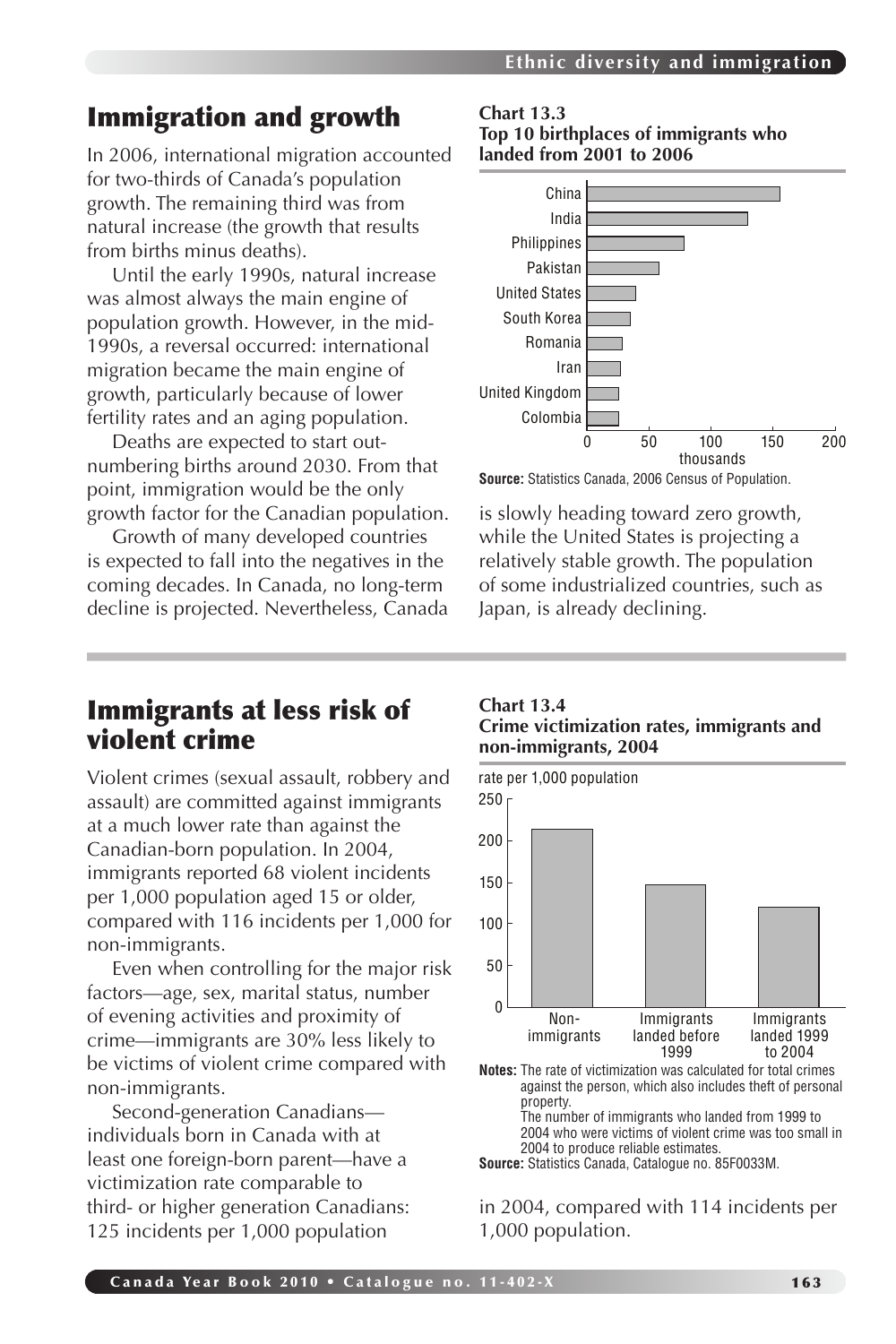|                              | 1991     | 1996     | 2001 | 2006 |
|------------------------------|----------|----------|------|------|
|                              |          |          |      |      |
| Canada                       | 16.1     | 17.4     | 18.4 | 19.8 |
| Newfoundland and Labrador    | 1.5      | 1.6      | 1.6  | 1.7  |
| <b>Prince Edward Island</b>  | 3.2      | 3.3      | 3.1  | 3.6  |
| Nova Scotia                  | 4.4      | 4.7      | 4.6  | 5.0  |
| New Brunswick                | 3.3      | 3.3      | 3.1  | 3.7  |
| Quebec                       | 8.7      | 9.4      | 9.9  | 11.5 |
| Ontario                      | 23.7     | 25.6     | 26.8 | 28.3 |
| Manitoba                     | 12.8     | 12.4     | 12.1 | 13.3 |
| Saskatchewan                 | 5.9      | 5.4      | 5.0  | 5.0  |
| Alberta                      | 15.1     | 15.2     | 14.9 | 16.2 |
| <b>British Columbia</b>      | 22.3     | 24.5     | 26.1 | 27.5 |
| Yukon                        | 10.7     | 10.4     | 10.6 | 10.0 |
| <b>Northwest Territories</b> | 4.9      | 4.8      | 6.4  | 6.9  |
| Nunavut <sup>1</sup>         | $\cdots$ | $\cdots$ | 1.7  | 1.6  |

#### **Table 13.1 Immigrant population, by province and territory, 1991 to 2006**

1. Nunavut became a territory in 1999.

**Source:** Statistics Canada, censuses of population, 1991 to 2006.

#### **Table 13.2 Immigrant population, by place of birth, 1991 to 2006**

|                                       | 1991      | 1996      | 2001      | 2006      |
|---------------------------------------|-----------|-----------|-----------|-----------|
|                                       |           |           | number    |           |
| <b>Immigrant population</b>           | 4,342,890 | 4,971,070 | 5,448,480 | 6,186,950 |
| <b>United States</b>                  | 249,075   | 244,695   | 237,920   | 250,535   |
| <b>Central and South America</b>      | 219,385   | 273,820   | 304,650   | 381,165   |
| Caribbean and Bermuda                 | 232,520   | 279,405   | 294,050   | 317,765   |
| Europe                                | 2,360,425 | 2,332,060 | 2,287,550 | 2,278,345 |
| United Kingdom                        | 717,750   | 655,540   | 605,995   | 579,625   |
| Other Northern and Western Europe     | 514,925   | 514,310   | 494,820   | 489,540   |
| Eastern Europe                        | 420,460   | 447,830   | 471,365   | 511,095   |
| Southern Europe                       | 707,285   | 714,380   | 715,370   | 698,080   |
| Africa                                | 166,175   | 229,300   | 282,600   | 374,565   |
| Asia                                  | 1,069,050 | 1,562,770 | 1,989,180 | 2,525,160 |
| West Central Asia and the Middle East | 151,075   | 210,850   | 285,580   | 370,515   |
| Eastern Asia                          | 377,215   | 589,420   | 730,600   | 874,370   |
| Southeast Asia                        | 311,970   | 408,985   | 469,110   | 560,995   |
| Southern Asia                         | 228,795   | 353,515   | 503,890   | 719,275   |
| Oceania and other <sup>1</sup>        | 46,265    | 49,025    | 52,525    | 59,410    |

1. 'Other' includes Greenland, Saint Pierre and Miquelon, the category 'Other country,' as well as immigrants born in Canada. **Source:** Statistics Canada, censuses of population, 1991 to 2006.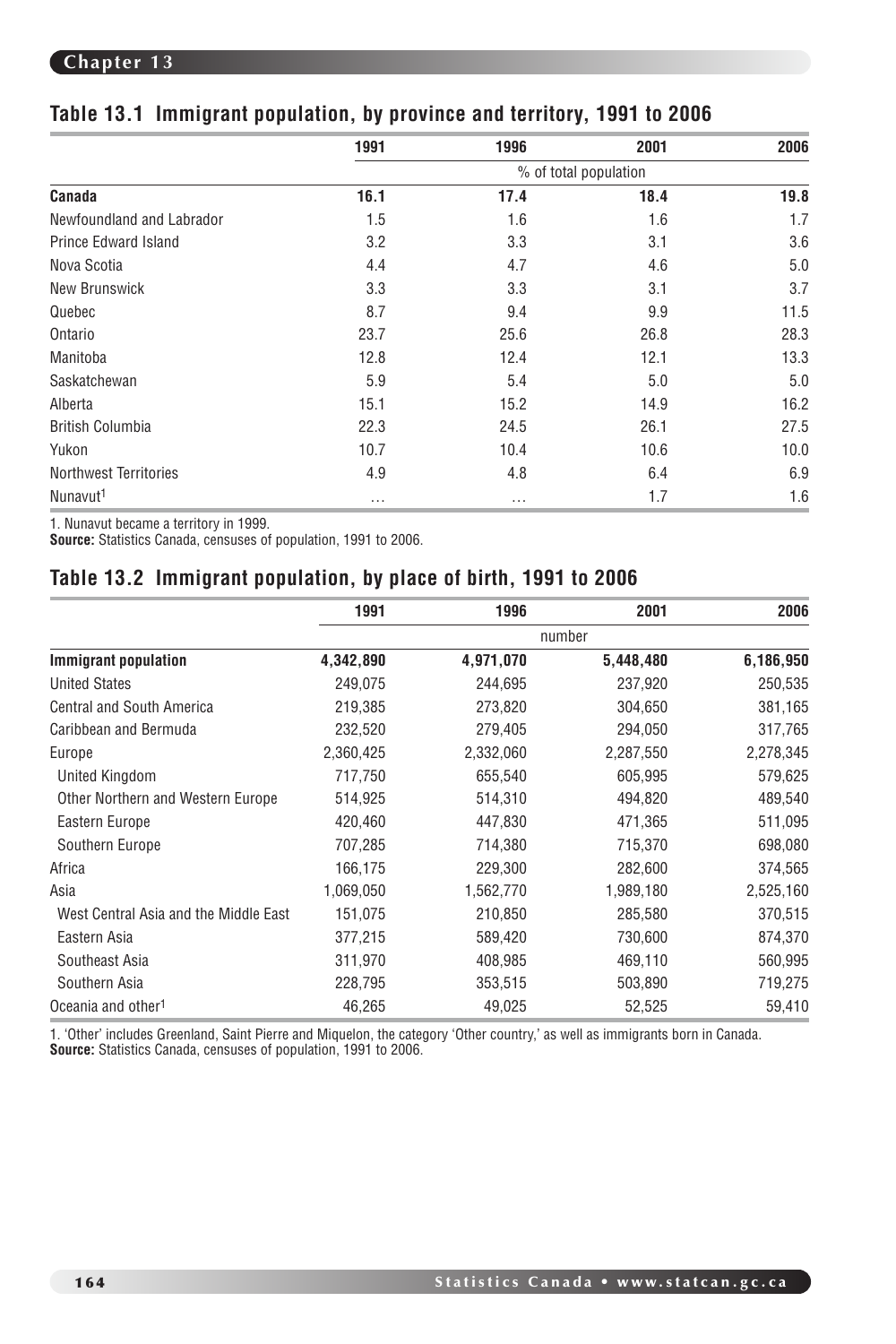|                                 | 1996 | 2001          | 2006 |
|---------------------------------|------|---------------|------|
|                                 |      | $\frac{0}{0}$ |      |
| Canada                          | 17.4 | 18.4          | 19.8 |
| St. John's                      | 2.9  | 2.9           | 2.9  |
| Halifax                         | 7.0  | 6.9           | 7.4  |
| Moncton <sup>1</sup>            | 3.2  | 2.9           | 3.4  |
| Saint John                      | 4.0  | 3.8           | 4.2  |
| Saguenay                        | 0.7  | 0.9           | 1.2  |
| Québec                          | 2.6  | 2.9           | 3.7  |
| Sherbrooke                      | 4.0  | 4.3           | 5.6  |
| Trois-Rivières                  | 1.6  | 1.5           | 2.2  |
| Montréal                        | 17.7 | 18.3          | 20.6 |
| Ottawa-Gatineau                 | 16.2 | 17.5          | 18.1 |
| Kingston <sup>2</sup>           | 12.8 | 12.4          | 12.5 |
| Peterborough <sup>1</sup>       | 9.3  | 8.8           | 9.4  |
| Oshawa                          | 16.5 | 15.7          | 16.4 |
| Toronto                         | 41.9 | 43.7          | 45.7 |
| Hamilton                        | 23.6 | 23.6          | 24.4 |
| St. Catharines-Niagara          | 18.3 | 17.8          | 18.3 |
| Kitchener                       | 21.8 | 22.1          | 23.1 |
| Brantford <sup>1</sup>          | 14.1 | 13.1          | 13.0 |
| Guelph <sup>1</sup>             | 20.4 | 19.7          | 20.4 |
| London                          | 19.2 | 18.8          | 19.3 |
| Windsor                         | 20.4 | 22.3          | 23.3 |
| Barrie <sup>1</sup>             | 11.5 | 11.6          | 12.8 |
| Greater Sudbury/Grand Sudbury   | 7.5  | 7.0           | 6.7  |
| Thunder Bay                     | 12.2 | 11.1          | 10.4 |
| Winnipeg                        | 16.8 | 16.5          | 17.7 |
| Regina                          | 8.0  | 7.4           | 7.7  |
| Saskatoon                       | 7.6  | 7.6           | 7.7  |
| Calgary                         | 20.9 | 20.9          | 23.6 |
| Edmonton                        | 18.5 | 17.8          | 18.5 |
| Kelowna <sup>1</sup>            | 13.8 | 13.9          | 14.8 |
| Abbotsford-Mission <sup>2</sup> | 20.3 | 21.8          | 23.7 |
| Vancouver                       | 34.9 | 37.5          | 39.6 |
| Victoria                        | 19.3 | 18.8          | 19.1 |

### **Table 13.3 Immigrant population, by census metropolitan area, 1996 to 2006**

**Note:** Census metropolitan areas are based on the 2006 Census geography.

1. Became a census metropolitan area in 2006. 2. Became a census metropolitan area in 2001.

**Source:** Statistics Canada, censuses of population, 1996 to 2006.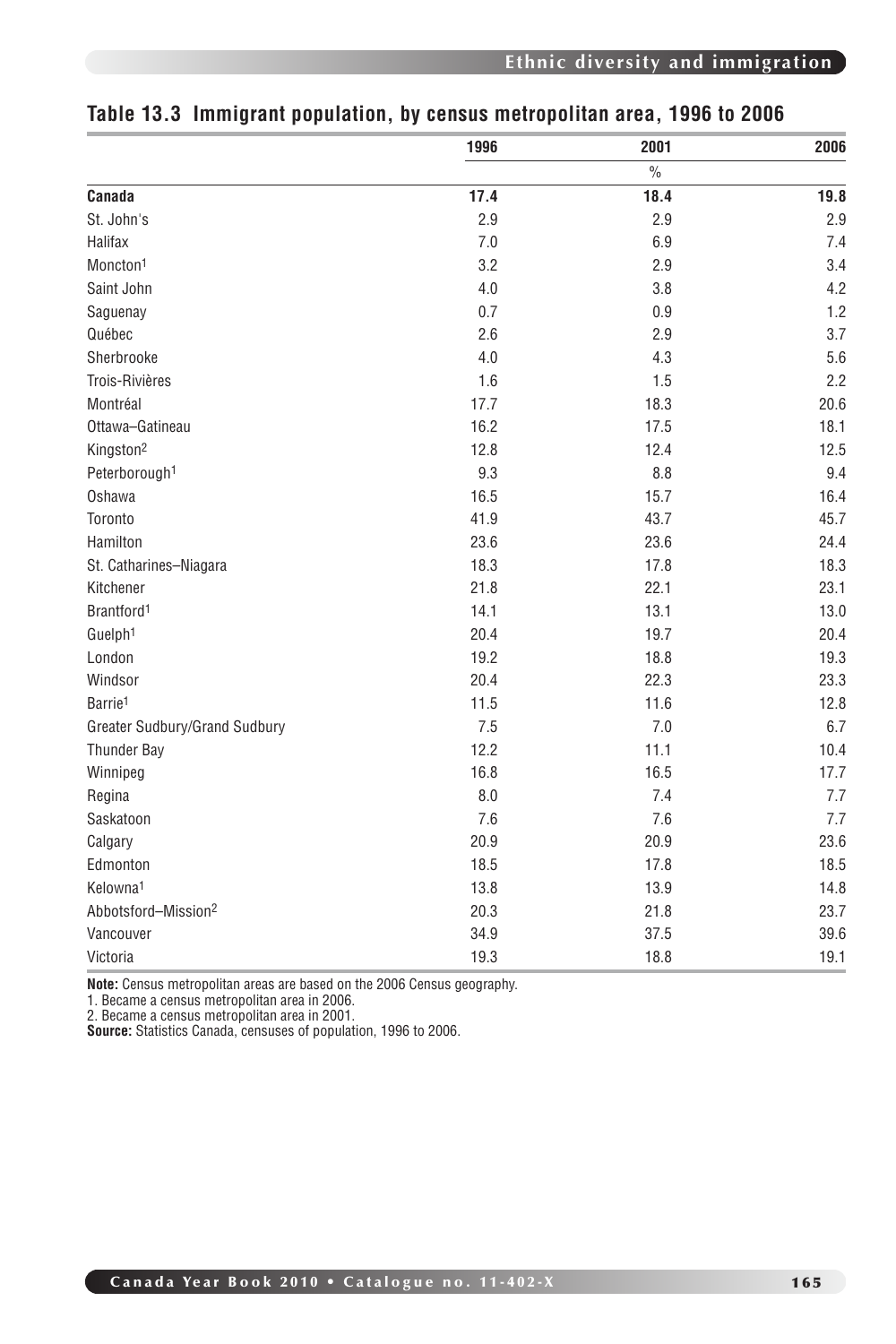### **Table 13.4 Immigrant population, by place of birth and period of immigration, 2006**

|                                         | <b>Total</b><br>immigrant<br>population |             | <b>Period of immigration</b> |              |
|-----------------------------------------|-----------------------------------------|-------------|------------------------------|--------------|
|                                         |                                         | Before 1991 | 1991 to 2000                 | 2001 to 2006 |
|                                         |                                         |             | number                       |              |
| <b>Immigrant population</b>             | 6,186,950                               | 3,408,415   | 1,668,550                    | 1,109,980    |
| <b>United States</b>                    | 250,535                                 | 168,840     | 42,925                       | 38,770       |
| Central America                         | 130,460                                 | 62,100      | 45,080                       | 23,275       |
| Caribbean and Bermuda                   | 317,765                                 | 200,735     | 82,045                       | 34,985       |
| South America                           | 250,710                                 | 127,730     | 61,645                       | 61,330       |
| Europe                                  | 2,278,345                               | 1,777,195   | 322,630                      | 178,525      |
| Western Europe                          | 424,640                                 | 346,275     | 45,945                       | 32,425       |
| Eastern Europe                          | 511,095                                 | 270,650     | 147,875                      | 92,565       |
| Southern Europe                         | 698,085                                 | 586,540     | 85,950                       | 25,590       |
| Italy                                   | 296,850                                 | 289,815     | 4,760                        | 2,270        |
| Other Southern Europe                   | 401,235                                 | 296,725     | 81,190                       | 23,315       |
| Northern Europe                         | 644,530                                 | 573,720     | 42,865                       | 27,940       |
| <b>United Kingdom</b>                   | 579,625                                 | 515,135     | 38,830                       | 25,660       |
| <b>Other Northern Europe</b>            | 64,900                                  | 58,585      | 4,030                        | 2,285        |
| Africa                                  | 374,565                                 | 136,235     | 121,115                      | 117,215      |
| Western Africa                          | 48,640                                  | 10,070      | 18,645                       | 19,930       |
| Eastern Africa                          | 129,925                                 | 59,150      | 39,960                       | 30,810       |
| Northern Africa                         | 134,505                                 | 43,875      | 41,785                       | 48,845       |
| <b>Central Africa</b>                   | 22,410                                  | 3,640       | 7,935                        | 10,830       |
| Southern Africa                         | 39,090                                  | 19,500      | 12,790                       | 6,795        |
| Asia and the Middle East                | 2,525,160                               | 898,750     | 979,185                      | 647,225      |
| West Central Asia and the Middle East   | 370,520                                 | 119,050     | 144,595                      | 106,870      |
| Eastern Asia                            | 874,365                                 | 293,560     | 365,520                      | 215,280      |
| China, People's Republic of             | 466,945                                 | 133,905     | 177,925                      | 155,105      |
| Hong Kong Special Administrative Region | 215,430                                 | 107,925     | 100,075                      | 7,430        |
| Other Eastern Asia                      | 191,995                                 | 51,725      | 87,520                       | 52,750       |
| Southeast Asia                          | 560,995                                 | 280,415     | 180,355                      | 100,230      |
| Philippines                             | 303,190                                 | 107,760     | 117,550                      | 77,880       |
| <b>Other Southeast Asia</b>             | 257,800                                 | 172,650     | 62,805                       | 22,345       |
| Southern Asia                           | 719,280                                 | 205,720     | 288,715                      | 224,845      |
| India                                   | 443,690                                 | 156,830     | 157,715                      | 129,140      |
| <b>Other Southern Asia</b>              | 275,590                                 | 48,895      | 131,000                      | 95,700       |
| Oceania and other <sup>1</sup>          | 59,410                                  | 36,825      | 13,925                       | 8,655        |

1. 'Other' includes Greenland, Saint Pierre and Miquelon, the category 'Other country,' as well as immigrants born in Canada.<br>**Source:** Statistics Canada, 2006 Census of Population.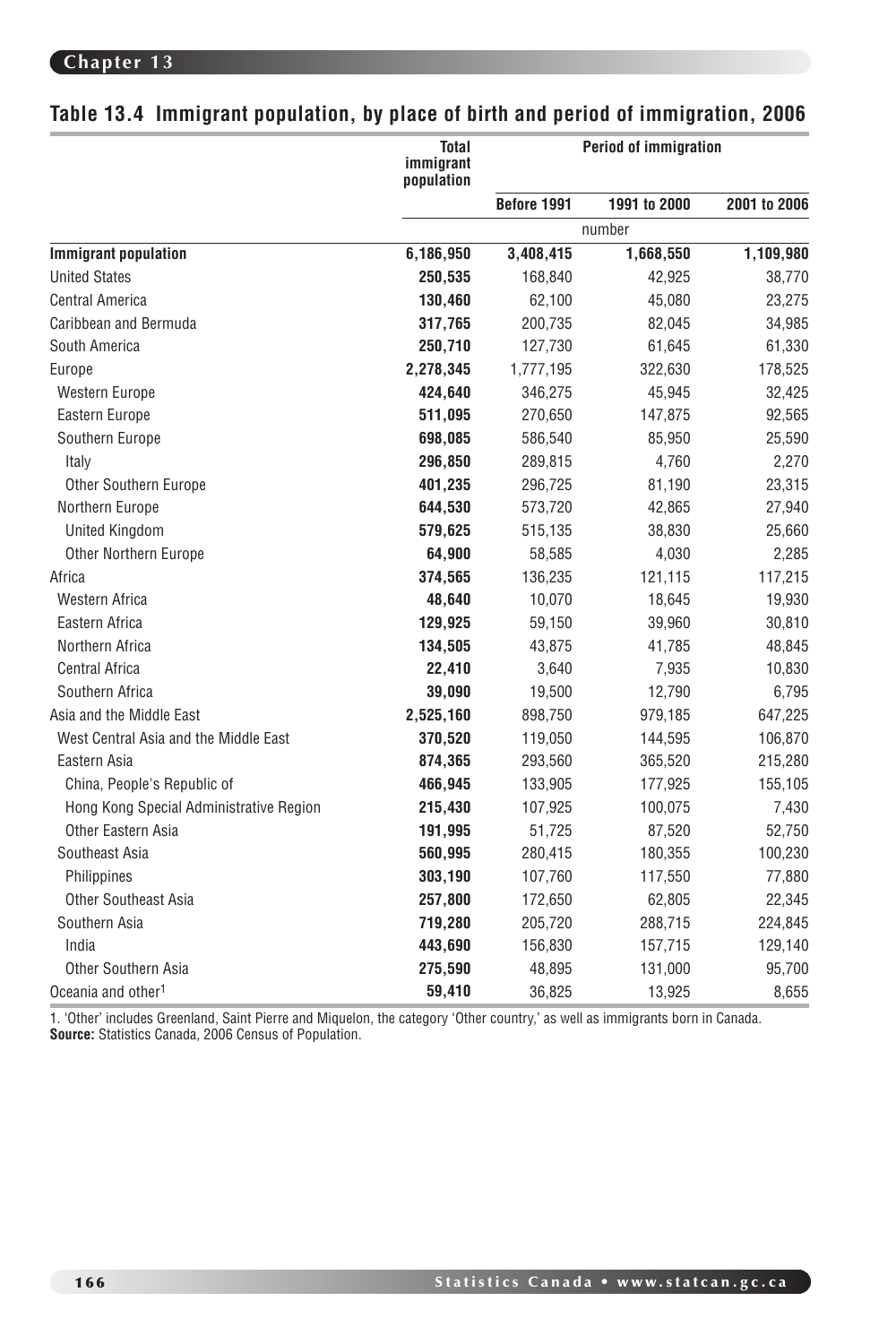|                                       | <b>Total responses</b> | Single responses <sup>1</sup> | Multiple responses <sup>2</sup> |
|---------------------------------------|------------------------|-------------------------------|---------------------------------|
|                                       |                        | number                        |                                 |
| <b>Total population</b>               | 31,241,030             | 18,319,580                    | 12,921,445                      |
| Canadian                              | 10,066,290             | 5,748,725                     | 4,317,570                       |
| English                               | 6,570,015              | 1,367,125                     | 5,202,890                       |
| French                                | 4,941,210              | 1,230,535                     | 3,710,675                       |
| Scottish                              | 4,719,850              | 568,515                       | 4,151,340                       |
| Irish                                 | 4,354,155              | 491,030                       | 3,863,125                       |
| German                                | 3,179,425              | 670,640                       | 2,508,785                       |
| Italian                               | 1,445,335              | 741,045                       | 704,285                         |
| Chinese                               | 1,346,510              | 1,135,365                     | 211,145                         |
| North American Indian                 | 1,253,615              | 512,150                       | 741,470                         |
| Ukrainian                             | 1,209,085              | 300,590                       | 908,495                         |
| Dutch (Netherlands)                   | 1,035,965              | 303,400                       | 732,560                         |
| Polish                                | 984,565                | 269,375                       | 715,190                         |
| East Indian                           | 962,665                | 780,175                       | 182,495                         |
| Russian                               | 500,600                | 98,245                        | 402,355                         |
| Welsh                                 | 440,965                | 27,115                        | 413,855                         |
| Filipino                              | 436,190                | 321,390                       | 114,800                         |
| Norwegian                             | 432,515                | 44,790                        | 387,725                         |
| Portuguese                            | 410,850                | 262,230                       | 148,625                         |
| Métis                                 | 409,065                | 77,295                        | 331,770                         |
| British Isles, not included elsewhere | 403,915                | 94,145                        | 309,770                         |
| Swedish                               | 334,765                | 28,445                        | 306,325                         |
| Spanish                               | 325,730                | 67,475                        | 258,255                         |
| American                              | 316,350                | 28,785                        | 287,565                         |
| Hungarian (Magyar)                    | 315,510                | 88,685                        | 226,820                         |
| Jewish                                | 315,120                | 134,045                       | 181,070                         |
| Greek                                 | 242,685                | 145,250                       | 97,435                          |
| Jamaican                              | 231,110                | 134,320                       | 96,785                          |
| Danish                                | 200,035                | 33,770                        | 166,265                         |
| Austrian                              | 194,255                | 27,060                        | 167,195                         |

#### **Table 13.5 Population, by selected ethnic origins, 2006**

1. The respondent reported having only one ethnic origin.

2. The respondent reported having more than one ethnic origin.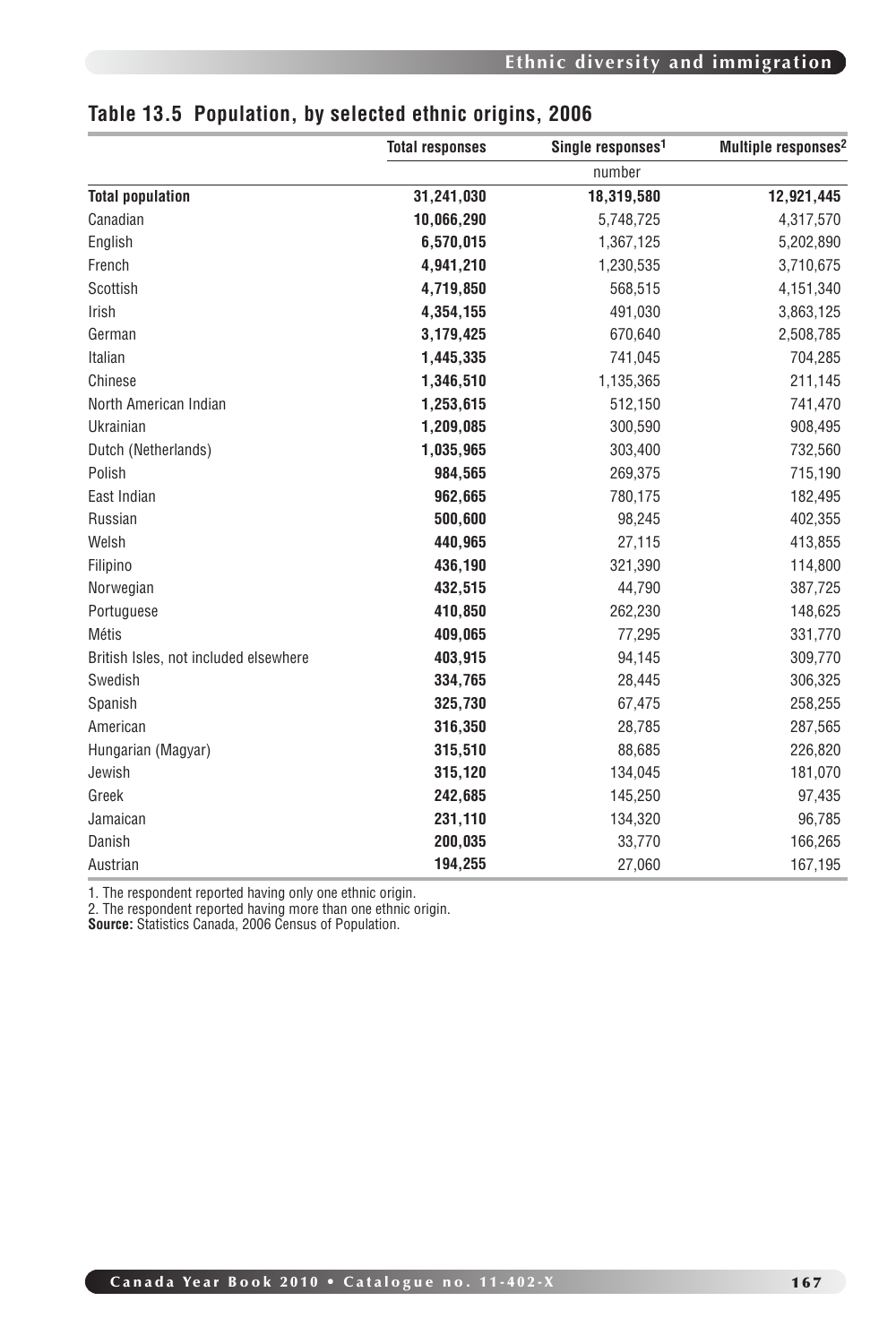## **Table 13.6 Visible minority population, by province and territory, 2006**

|                           | <b>Total</b><br>visible<br>minority<br>population | South<br>Asian | <b>Chinese</b> | <b>Black</b> | Filipino |
|---------------------------|---------------------------------------------------|----------------|----------------|--------------|----------|
|                           |                                                   |                | number         |              |          |
| Canada                    | 5,068,095                                         | 1,262,865      | 1,216,565      | 783,795      | 410,700  |
| Newfoundland and Labrador | 5,720                                             | 1,590          | 1,325          | 900          | 305      |
| Prince Edward Island      | 1,825                                             | 135            | 255            | 645          | 30       |
| Nova Scotia               | 37,685                                            | 3,810          | 4,300          | 19,225       | 700      |
| New Brunswick             | 13,345                                            | 1,960          | 2,445          | 4,455        | 530      |
| Quebec                    | 654,350                                           | 72,850         | 79,825         | 188,070      | 24,200   |
| Ontario                   | 2,745,205                                         | 794,170        | 576,980        | 473,765      | 203,220  |
| Manitoba                  | 109,100                                           | 16,565         | 13,705         | 15,660       | 37,785   |
| Saskatchewan              | 33,895                                            | 5,130          | 9,505          | 5,090        | 3,770    |
| Alberta                   | 454,200                                           | 103,885        | 120,270        | 47,075       | 51,090   |
| <b>British Columbia</b>   | 1,008,855                                         | 262,290        | 407,225        | 28,315       | 88,075   |
| Yukon                     | 1,220                                             | 195            | 320            | 125          | 210      |
| Northwest Territories     | 2,265                                             | 210            | 315            | 375          | 690      |
| Nunavut                   | 420                                               | 85             | 75             | 100          | 80       |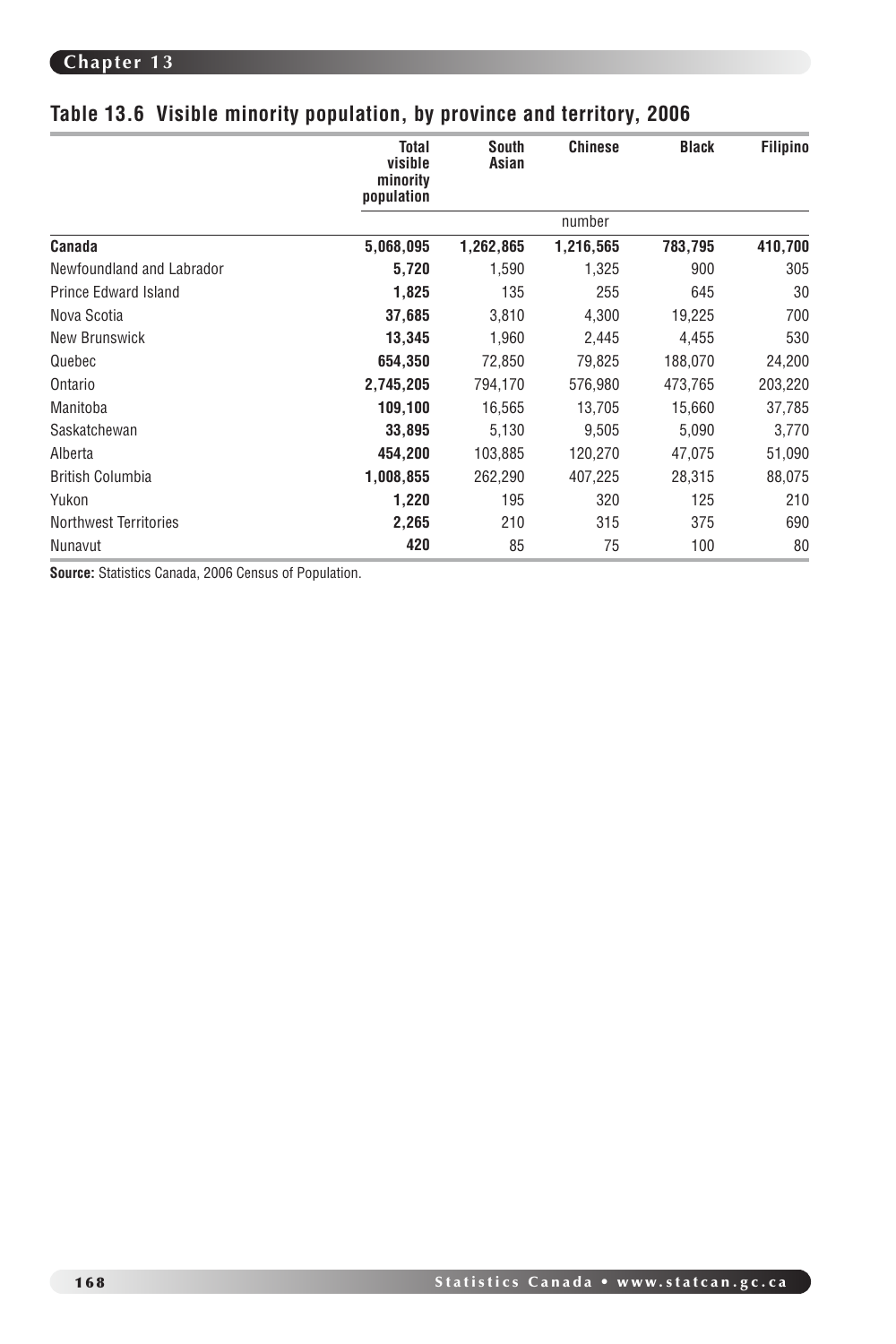# **Ethnic diversity and immigration**

| <b>Southeast</b><br>West<br>Visible<br>Korean<br>Japanese<br>Asian<br>Asian<br>minority,<br>not included<br>elsewhere | Arab    | Latin<br>American |
|-----------------------------------------------------------------------------------------------------------------------|---------|-------------------|
| number                                                                                                                |         |                   |
| 71,420<br>239,935<br>141,890<br>81,300<br>156,695                                                                     | 265,550 | 304,245           |
| 115<br>120<br>60<br>140                                                                                               | 545     | 485               |
| 30<br>30<br>70<br>65                                                                                                  | 265     | 215               |
| 255<br>815<br>780<br>800<br>505                                                                                       | 4,505   | 950               |
| 155<br>440<br>550<br>165<br>620                                                                                       | 840     | 715               |
| 4,155<br>50,460<br>16,115<br>5,310<br>3,540                                                                           | 109,020 | 89,510            |
| 56,845<br>110,045<br>96,615<br>69,540<br>28,080                                                                       | 111,405 | 147,135           |
| 5,670<br>1,960<br>1,690<br>2,190<br>2,010                                                                             | 2,320   | 6,275             |
| 405<br>2,555<br>1,020<br>735<br>645                                                                                   | 1,710   | 2,520             |
| 9,655<br>3,850<br>28,605<br>12,045<br>11,030                                                                          | 26,180  | 27,265            |
| 40,690<br>3,880<br>29,810<br>50,490<br>35,060                                                                         | 8,635   | 28,960            |
| 145<br>40<br>10 <sup>1</sup><br>$\theta$                                                                              | 20      | 100               |
| 15<br>355<br>15<br>40                                                                                                 | 90      | 85                |
| 10<br>10<br>10                                                                                                        | 15      | 20                |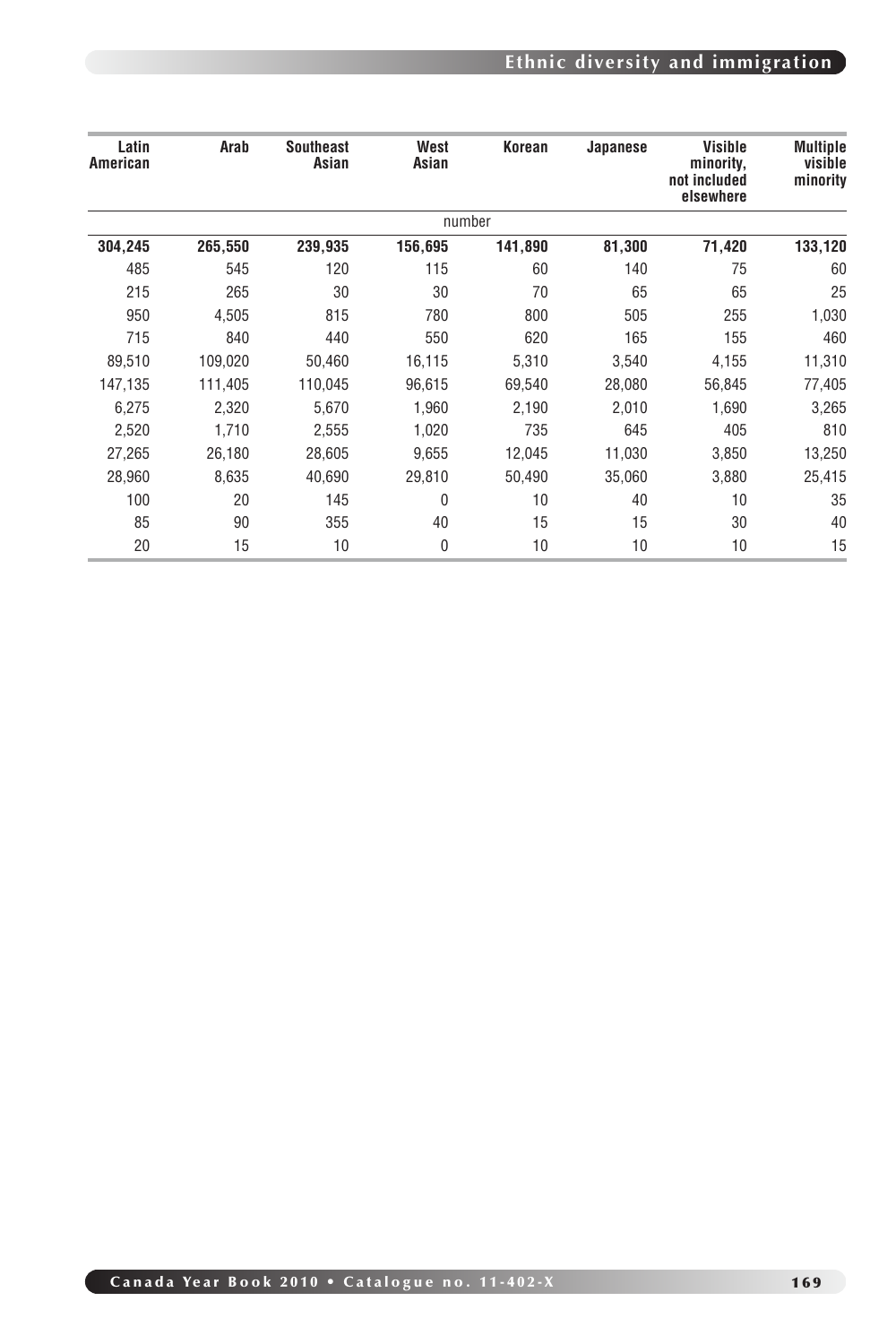| Table 13.7 Visible minority population, by census metropolitan area, 2006 |  |  |  |  |  |
|---------------------------------------------------------------------------|--|--|--|--|--|
|---------------------------------------------------------------------------|--|--|--|--|--|

|                               | <b>Total</b><br>population | Visible<br>minority<br>population | <b>South</b><br>Asian | <b>Chinese</b> | <b>Black</b> | Filipino |
|-------------------------------|----------------------------|-----------------------------------|-----------------------|----------------|--------------|----------|
|                               |                            |                                   | number                |                |              |          |
| St. John's                    | 179,270                    | 3,460                             | 890                   | 990            | 620          | 155      |
| Halifax                       | 369,455                    | 27,645                            | 2,900                 | 3,100          | 13,270       | 530      |
| Moncton                       | 124,055                    | 2,425                             | 350                   | 295            | 1,035        | 100      |
| Saint John                    | 120,875                    | 3,805                             | 485                   | 975            | 1,250        | 205      |
| Saguenay                      | 149,600                    | 1,280                             | 45                    | 295            | 330          | $50\,$   |
| Québec                        | 704,185                    | 16,355                            | 535                   | 1,855          | 5,080        | 120      |
| Sherbrooke                    | 183,635                    | 7,000                             | 340                   | 590            | 1,830        | 35       |
| Trois-Rivières                | 138,555                    | 2,270                             | 50                    | 210            | 625          | 15       |
| Montréal                      | 3,588,520                  | 590,375                           | 70,620                | 72,015         | 169,060      | 23,510   |
| Ottawa-Gatineau               | 1,117,120                  | 179,295                           | 27,130                | 32,445         | 45,060       | 7,330    |
| Kingston                      | 148,475                    | 8,600                             | 1,785                 | 2,470          | 1,165        | 485      |
| Peterborough                  | 115,140                    | 3,095                             | 665                   | 730            | 575          | 110      |
| Oshawa                        | 328,070                    | 33,700                            | 6,195                 | 3,690          | 12,605       | 2,155    |
| Toronto                       | 5,072,075                  | 2,174,065                         | 684,070               | 486,325        | 352,220      | 171,985  |
| Hamilton                      | 683,450                    | 84,295                            | 19,970                | 11,660         | 16,480       | 4,880    |
| St. Catharines-Niagara        | 385,035                    | 25,470                            | 3,595                 | 3,600          | 5,030        | 2,130    |
| Kitchener                     | 446,495                    | 61,455                            | 16,240                | 9,150          | 9,450        | 1,850    |
| <b>Brantford</b>              | 122,830                    | 6,715                             | 1,785                 | 695            | 1,700        | 655      |
| Guelph                        | 126,085                    | 16,025                            | 3,875                 | 3,110          | 1,600        | 1,965    |
| London                        | 452,575                    | 50,300                            | 6,415                 | 6,545          | 8,255        | 1,990    |
| Windsor                       | 320,730                    | 51,200                            | 10,265                | 7,825          | 9,490        | 3,145    |
| Barrie                        | 175,335                    | 10,130                            | 1,900                 | 1,180          | 2,310        | 875      |
| Greater Sudbury/Grand Sudbury | 156,400                    | 3,280                             | 580                   | 620            | 1,100        | 150      |
| Thunder Bay                   | 121,050                    | 3,275                             | 390                   | 925            | 450          | 250      |
| Winnipeg                      | 686,040                    | 102,940                           | 15,290                | 12,810         | 14,470       | 36,935   |
| Regina                        | 192,435                    | 12,605                            | 1,975                 | 3,335          | 2,170        | 1,230    |
| Saskatoon                     | 230,850                    | 14,870                            | 2,230                 | 4,245          | 1,900        | 1,920    |
| Calgary                       | 1,070,295                  | 237,890                           | 57,700                | 66,375         | 21,060       | 25,565   |
| Edmonton                      | 1,024,825                  | 175,295                           | 40,200                | 47,195         | 20,380       | 19,630   |
| Kelowna                       | 160,560                    | 8,320                             | 2,345                 | 1,470          | 660          | 410      |
| Abbotsford-Mission            | 156,640                    | 35,715                            | 25,580                | 2,245          | 930          | 730      |
| Vancouver                     | 2,097,965                  | 875,295                           | 207.160               | 381,535        | 20.670       | 78,890   |
| Victoria                      | 325,060                    | 33,870                            | 7,210                 | 12,330         | 2.360        | 2,760    |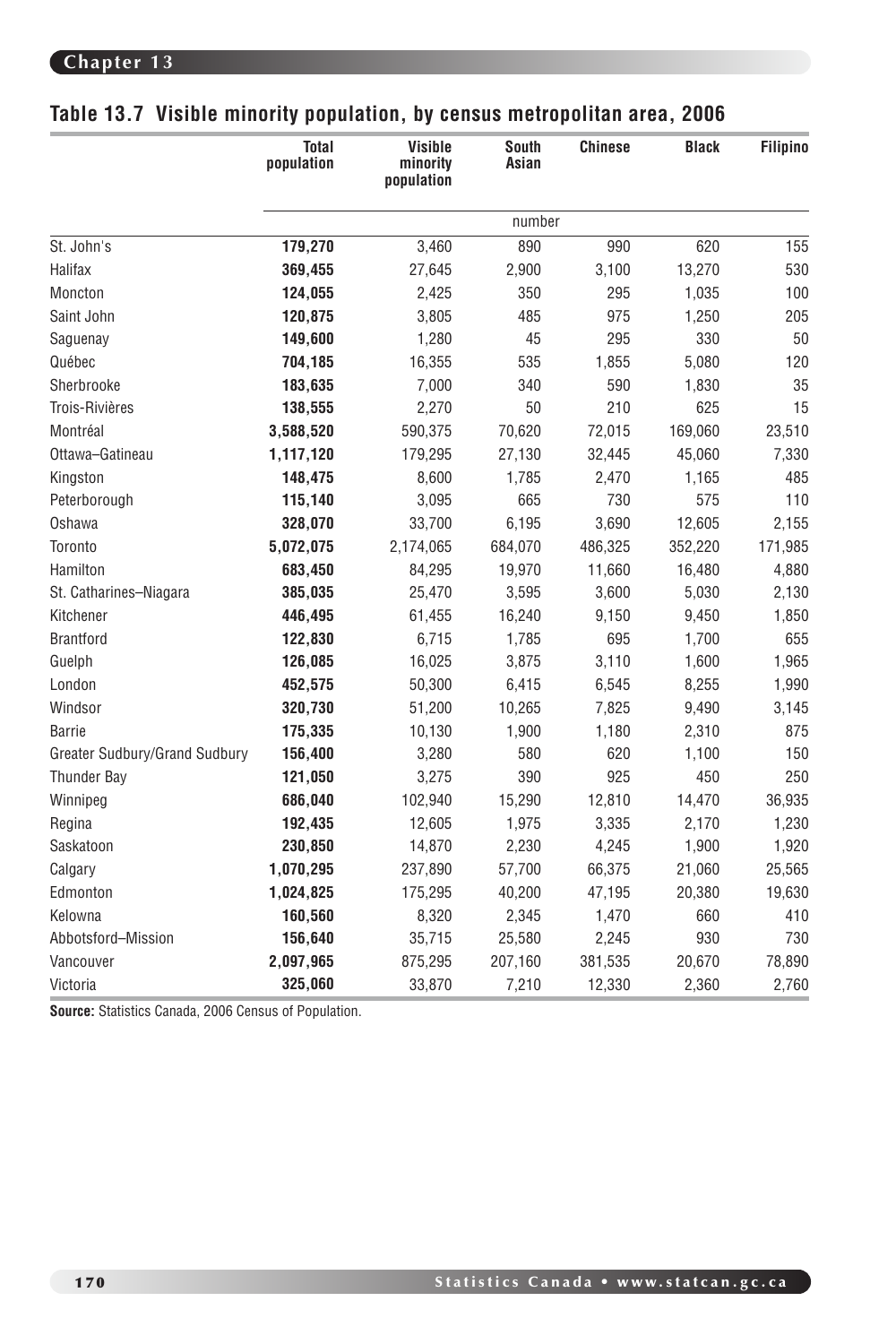## **Ethnic diversity and immigration**

| <b>Multiple</b><br>visible | Visible<br>minority,      | Japanese    | Korean | <b>West Asian</b> | <b>Southeast</b><br>Asian | Arab   | Latin<br>American |
|----------------------------|---------------------------|-------------|--------|-------------------|---------------------------|--------|-------------------|
| minority                   | not included<br>elsewhere |             |        |                   |                           |        |                   |
|                            |                           |             |        | number            |                           |        |                   |
|                            | 40                        | 65          | 45     | 65                | 55                        | 190    | 320               |
|                            | 180                       | 410         | 620    | 670               | 655                       | 3,840  | 690               |
|                            | 10                        | 10          | 65     | 70                | 65                        | 165    | 95                |
|                            | $30\,$                    | $10$        | 120    | 270               | 60                        | 125    | 210               |
|                            | $10$                      | $\mathbb O$ | 15     | $\mathbf 0$       | 55                        | 195    | 280               |
|                            | 225                       | 170         | 165    | 405               | 1,615                     | 2,800  | 3,150             |
|                            | $20\,$                    | 30          | 60     | 505               | 410                       | 940    | 2,060             |
|                            | 15                        | $\mathbf 0$ | 10     | $\mathbf 0$       | 225                       | 535    | 540               |
| 10,245                     | 3,505                     | 2,990       | 4,665  | 14,520            | 44,970                    | 98,885 | 75,400            |
|                            | 1,720                     | 1,800       | 2,280  | 6,490             | 11,670                    | 28,195 | 10,630            |
|                            | 170                       | 255         | 325    | 280               | 330                       | 370    | 745               |
|                            | 40                        | $70$        | 260    | 105               | 180                       | $80\,$ | 255               |
|                            | 1,330                     | 795         | 540    | 1,195             | 670                       | 1,135  | 1,665             |
|                            | 46,705                    | 19,010      | 55,270 | 75,470            | 70,215                    | 53,430 | 99,290            |
|                            | 1,345                     | 1,415       | 2,255  | 3,910             | 6,805                     | 6,500  | 6,760             |
|                            | 235                       | 735         | 930    | 615               | 2,090                     | 1,480  | 4,205             |
|                            | 1,825                     | 625         | 1,700  | 2,720             | 6,150                     | 3,175  | 6,805             |
|                            | 75                        | 95          | 250    | 30                | 580                       | 240    | 390               |
|                            | 230                       | 170         | 190    | 1,065             | 1,600                     | 510    | 1,070             |
|                            | 790                       | 565         | 2,125  | 2,235             | 4,050                     | 7,800  | 7,920             |
|                            | 995                       | 150         | 605    | 1,830             | 2,945                     | 9,975  | 2,905             |
|                            | 310                       | 350         | 410    | 310               | 530                       | 300    | 1,165             |
|                            | $60\,$                    | 65          | 70     | 55                | 145                       | 115    | 180               |
|                            | 30                        | 380         | 30     | 30                | 370                       | 50     | 170               |
|                            | 1,595                     | 1,840       | 2,080  | 1,895             | 5,340                     | 2,125  | 5,480             |
|                            | 120                       | 180         | 330    | 220               | 1,260                     | 475    | 955               |
|                            | 115                       | 335         | 110    | 665               | 1,010                     | 940    | 1,050             |
|                            | 1,985                     | 4,680       | 6,835  | 6,010             | 15,750                    | 11,660 | 13,410            |
|                            | 1,475                     | 2,270       | 3,770  | 2,925             | 11,025                    | 11,940 | 9,210             |
|                            | 135                       | 1,230       | 265    | 190               | 720                       | 60     | 525               |
|                            | $35\,$                    | 830         | 1,615  | 210               | 1,665                     | 150    | 1,275             |
|                            | 2,920                     | 25,425      | 44,825 | 28,160            | 33,470                    | 7,430  | 22,695            |
|                            | 260                       | 2,280       | 1,235  | 575               | 1,585                     | 500    | 1,845             |